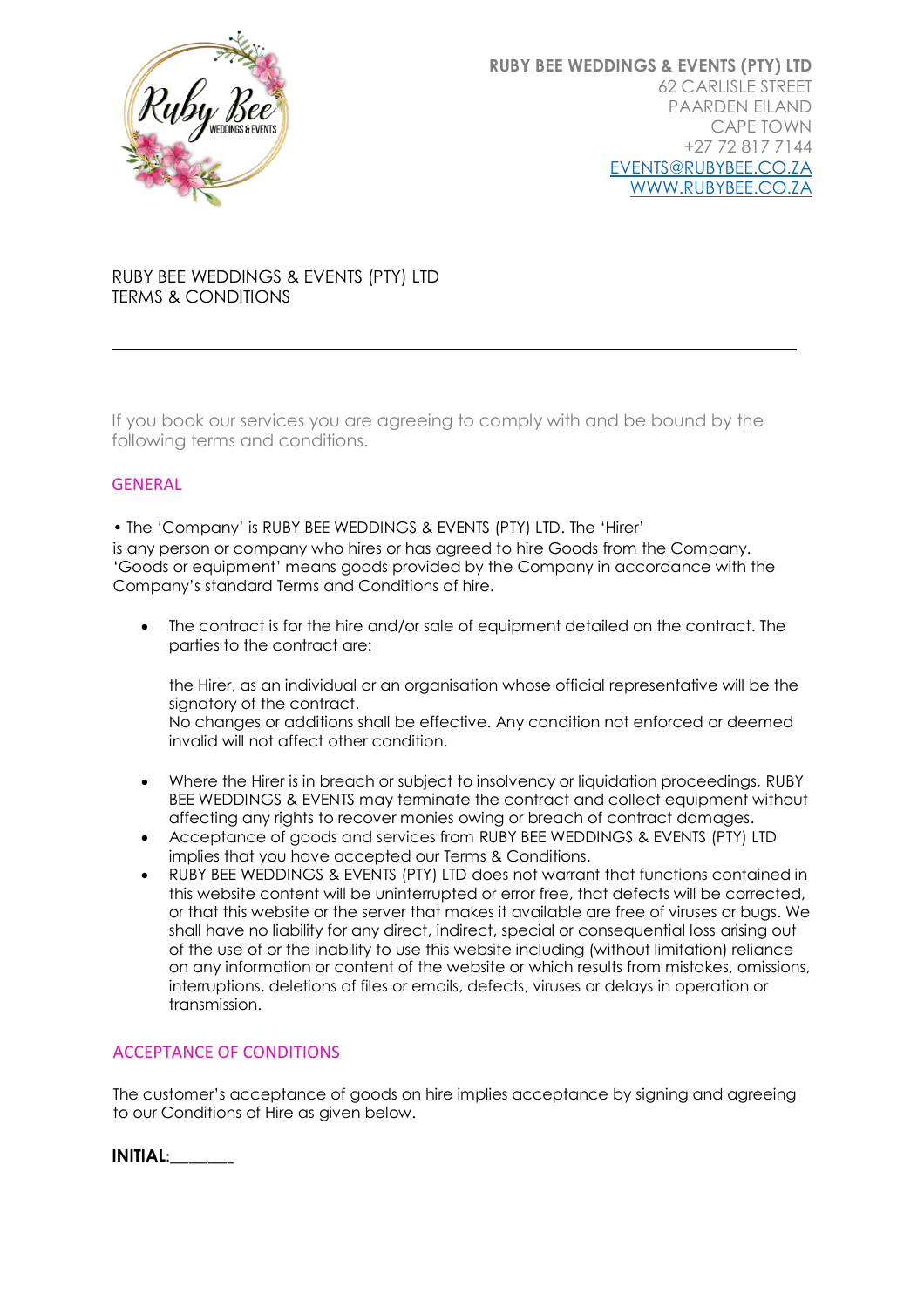## **CHARGES**

- A standard cleaning fee will be charged for items rented.
- Any Sundays and public holiday set-up and breakdowns will be charged additional fees due to staff overtime.
- No midnight collections / strikes will be considered.
- Hire charges will be for periods of 1 day (24 hours) as detailed on the hire contract.
- Delivery and collection will be charged at current RUBY BEE WEDDINGS & EVENTS (PTY) LTD rates. Failed delivery and collection attempts will be charged at additional rates.
- All outstanding payments, including VAT, will be paid on demand.
- Deposits will be requested as security on equipment hired and will be used against any outstanding payments. Any balance due is refunded by bank transfer on return of equipment in sound / clean condition.
- Any parking fines or other parking costs incurred due to inadequate provisions made by the organisers of the event for delivery and collections by RUBY BEE WEDDINGS & EVENTS (PTY) LTD will be re-charged to the Hirer.
- Any equipment unavailable for inspection or collection, after a reasonable time, will be deemed to be lost and a charge will be made to the Hirer equal to the current replacement value of the equipment. It is not the responsibility of RUBY BEE WEDDINGS & EVENTS (PTY) LTD to search around the venue for stock items when doing a collection. The hirer is fully responsible to repackage the hired items in the boxes and crates they were received in. Failure to do so, will result in an additional Strike fee of R1500. The Hirer agrees to pay for all equipment loss, repair and cleaning. Hire charges will continue until full payment is made.

• All cancellations must be confirmed in writing at least 14 days before the hire equipment is due to go out on hire. In the event of a cancellation, the following cancellation charges will apply;

Cancellations 0 to 7 days prior forfeit 100% of the deposit. Cancellations 7-14 days prior forfeit 75% of the deposit.

Cancellations 14-21 days prior forfeit 50% of the deposit.

Cancellations 21-28 days prior forfeit 30% of the deposit. Cancellations 365 days before event forfeit 25% of the deposit to cover admin fees.

## RETENTION OF TITLE

All goods remain the absolute property of RUBY BEE WEDDINGS & EVENTS (PTY) LTD and the customer undertakes not to sell, offer to sell, assign charge, pledge or underlet, lend or otherwise deal with the products unless agreed otherwise with the company.

| <b>INITIAL:</b> |
|-----------------|
|-----------------|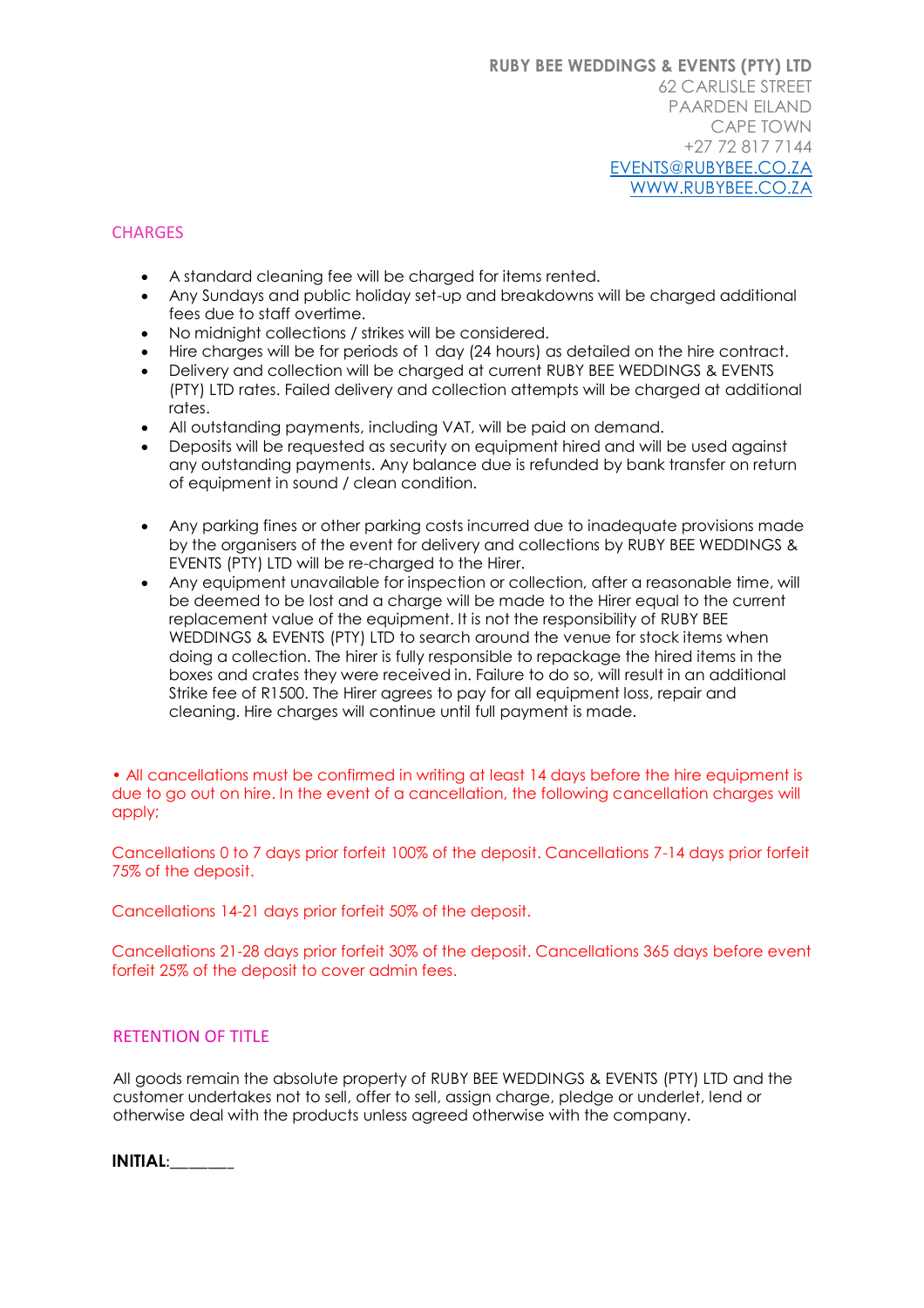## **BOOKING**

A 50% payment of the total invoice amount is required to reserve your booking with RUBY BEE WEDDINGS & EVENTS (PTY) LTD. Deposits can be paid using electronic bank transfer. Cash transfers are accepted, however the Hirer will be liable for cash transfer costs.

#### DAY OF SETUP

On the day of setup, we will require all the tables ready for us to dress the tables. We are unable to wait until the ceremony is finished to dress the tables unless pre-arranged with us. It is the responsibility of the Hirer to check that all Items have been provided and to notify us immediately if any discrepancies and or damages.

#### PRE AUTHERISATION

If any items are damaged or missing after the event we will automatically take replacement costs which will be added to your final bill after the event. The customer acknowledges that the company is entitled to charge any credit, debit card nominated for any charges that are due. If the items can be returned complete and undamaged RUBY BEE WEDDINGS & EVENTS (PTY) LTD will refund you for those item/s.

#### RESPOSIBILITIES OF THE HIRER

- Adequate delivery and collection access will be provided by the Hirer. Any loading, unloading, set up or break down assistance provided by RUBY BEE WEDDINGS & EVENTS (PTY) LTD is at the Hirers risk.
- The Hirer or his signatory will check quantities and condition of equipment on delivery and sign the contract to confirm agreement. Any damage or shortfall must be agreed, noted on the contract and signed off by both parties. Failure to do so will be deemed as full acceptance of the order even if a signature is not provided.
- The Hirer accepts full responsibility for the security and safe use of the equipment until collection or return to RUBY BEE WEDDINGS & EVENTS (PTY) LTD.
- The Hirer shall return all crates and boxes supplied by RUBY BEE WEDDINGS & EVENTS (PTY) LTD. Failure to return these items will result in a charge for their full replacement value being made to the Hirer.
- The Hirer agrees to insure all equipment on a full replacement basis against loss and theft. All insurance claim proceeds to be paid to RUBY BEE WEDDINGS & EVENTS (PTY) LTD on demand.
- Collection and return dates are listed on all invoices and packing slips, failure to return the hired items on the indicated dates, will result in another rental term.

**INITIAL**:\_\_\_\_\_\_\_\_\_\_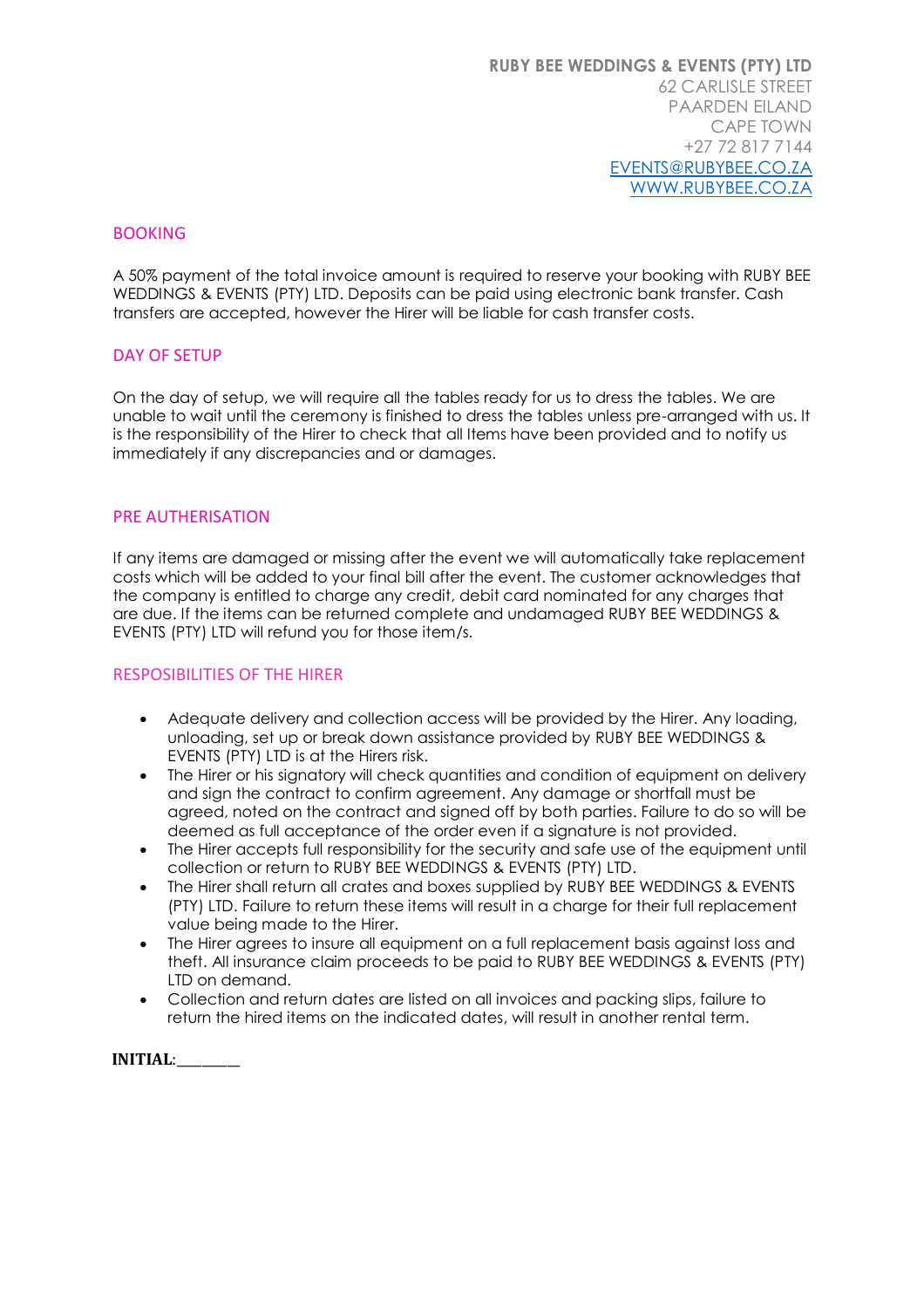## RESPONSIBILITIES OF RUBY BEE WEDDINGS & EVENTS (PTY) LTD

- Agreed hire rates will be maintained for the length of the contract.
- Appropriate instruction on the safe use and operation of the equipment will be provided by RUBY BEE WEDDINGS & EVENTS (PTY) LTD. RUBY BEE WEDDINGS & EVENTS (PTY) LTD does not accept responsibility for any loss or injury caused by the use of company equipment.
- All powered equipment will undergo appropriate testing and inspection in accordance with relevant statutory requirements prior to commencement of hire. RUBY BEE WEDDINGS & EVENTS (PTY) LTD may not be held responsible in any case where the venue or hirer is not able to supply a stable electricity voltage or supply of 240 volts and powered equipment is unable to operate as per described per contract, quote and or our catalogue.
- Whilst RUBY BEE WEDDINGS & EVENTS (PTY) LTD will make every endeavour to supply equipment as described in the current catalogue and website, all items are offered subject to availability. Circumstances may lead to alternative products being supplied, but they will conform to the same standards.
- If equipment cannot be supplied on the agreed date because of circumstances beyond its reasonable control, RUBY BEE WEDDINGS & EVENTS (PTY) LTD shall return all monies paid and not be liable to pay further compensation to the Hirer.
- The liability of RUBY BEE WEDDINGS & EVENTS (PTY) LTD for any claims made by the Hirer will not exceed the contract charge and does not extend to any consequential or financial loss caused by late or non- delivery, unsuitability, breakdown or lawful repossession.

# FLORAL TERMS AND CONDITIONS

- When working with nature, there are no guarantees. We will do our absolute best to supply what you order, however due to variations in the weather and seasonal availability of some flowers, we cannot guarantee availability, exact colours or shades. Should we need to substitute any flowers for you, we will select what we feel is the next best option.
- Prices quoted for flowers may be subject to change based on seasonal or natural causes that affect the market.
- Prices quoted for flowers may be subject to change based on seasonal or natural causes that affect the market and a final bill for floral orders will be due 7 days post the event.

**INITIAL**:\_\_\_\_\_\_\_\_\_\_